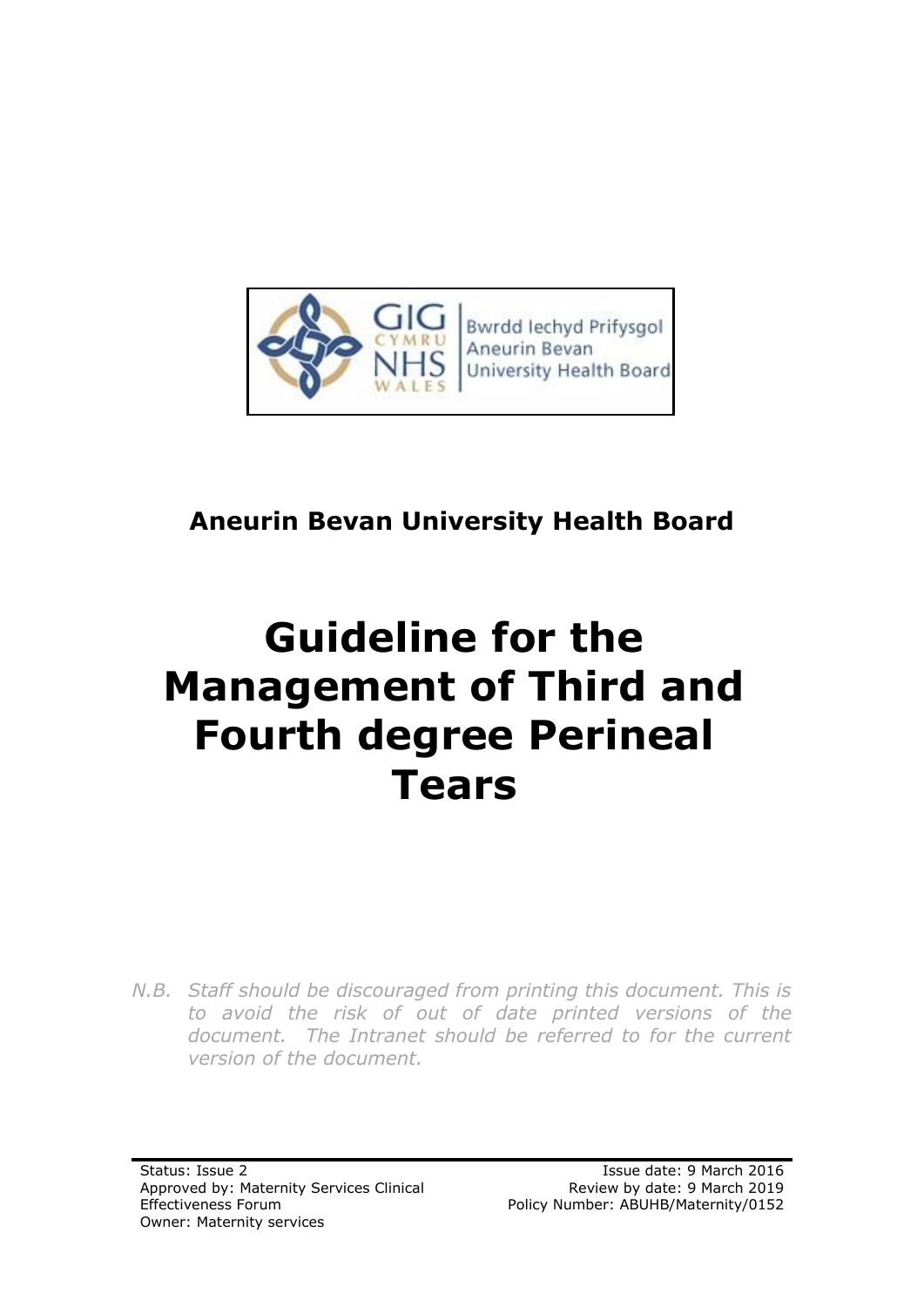#### **Contents:**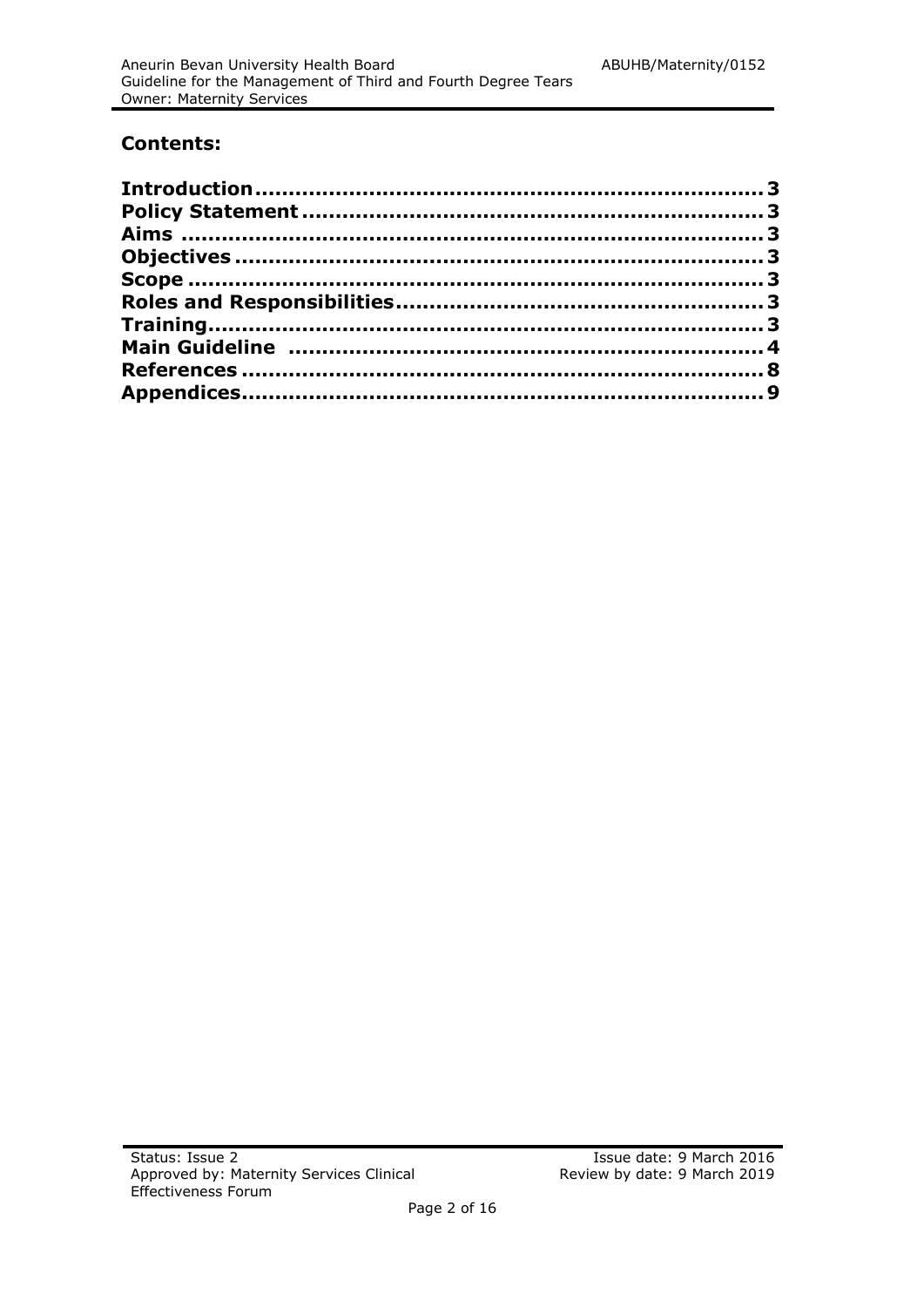#### <span id="page-2-0"></span>**Introduction**

This document should act as guideline for the management of third and fourth degree perineal trauma. The views expressed in these guidelines are evidence based from NICE and RCOG guidelines and reflect professional opinion. They are designed to support safe and effective practice.

#### <span id="page-2-1"></span>**Policy Statement**

A partnership in care, which offers women the optimum opportunity for good maternal and fetal outcomes. Considering at all times the maintenance of dignity and self esteem of the woman.

Cross reference to relevant Standards for Health Services Wales.

#### <span id="page-2-2"></span>**Aims**

To provide support for clinical decision making.

#### <span id="page-2-3"></span>**Objectives**

These guidelines are designed to support safe and effective practice.

#### <span id="page-2-4"></span>**Roles and Responsibilities**

Multidisciplinary communication and documentation is essential.

### **Training**

Staff are expected to access appropriate training where provided. Further training needs will be identified through appraisal and clinical supervision.

### **Monitoring and Effectiveness**

Local service Improvement Plan will guide monitoring and effectiveness.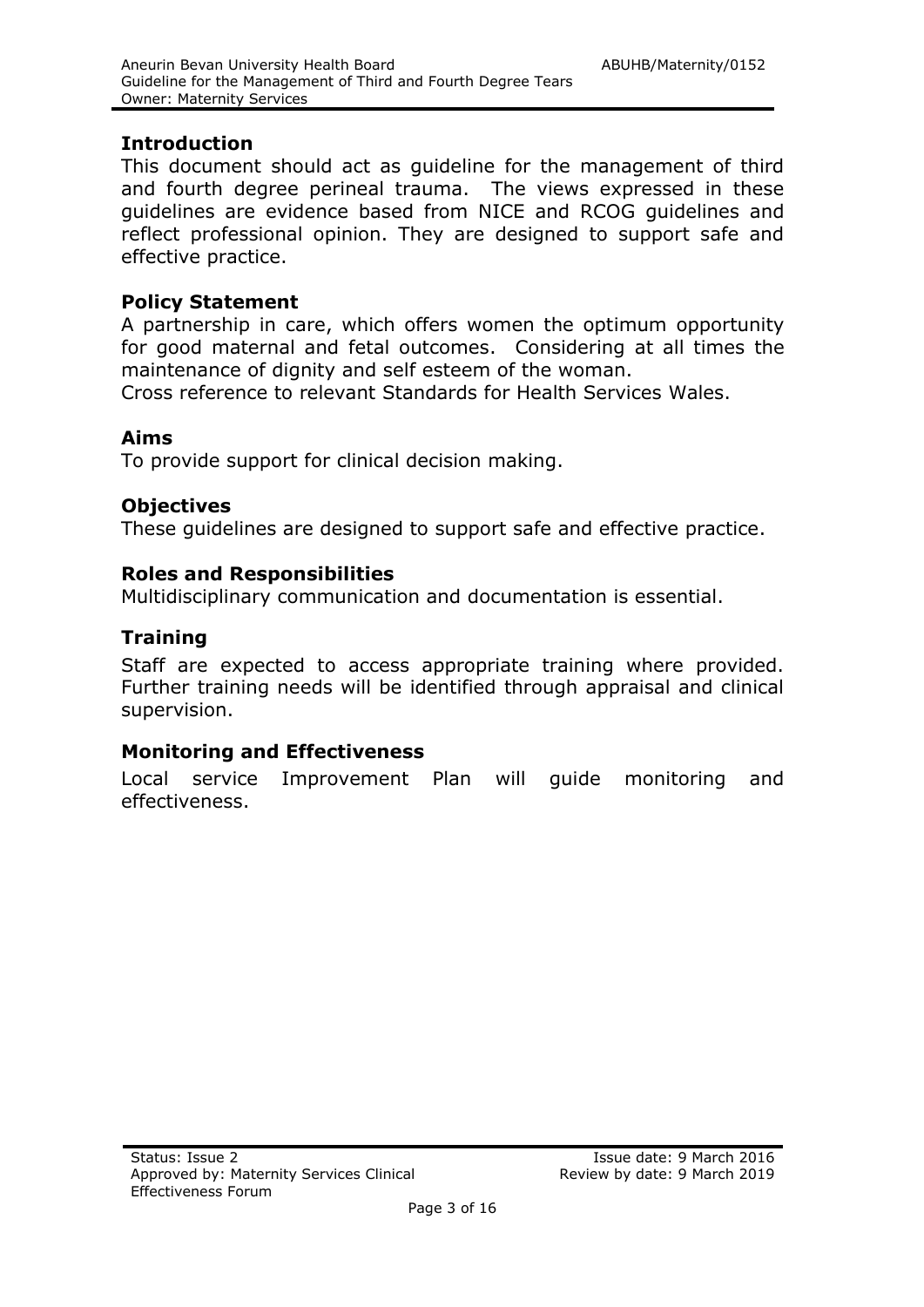### **Guideline THE MANAGEMENT OF THIRD- AND FOURTH-DEGREE PERINEAL TEARS**

#### **Background**

Incidence: overall, in the UK, 2.9% (range 0-8%). 6.1%in primiparae, 1.7% in multiparae women.

Risk factors include:

- Nulliparity
- Shoulder dystocia
- $\bullet$  Birthweight >4kg
- Occipito-posterior position
- Prolonged second stage of labour
- Instrumental delivery
- Asian ethnicity

However, it can occur with no risk factors

Prevention:

Medio-lateral episiotomies should be considered for all instrumental deliveries at an angle of 60 degrees away from the midline when the perineum is distended. The evidence is conflicting for spontaneous vaginal deliveries.

#### **Identification**

All women having a vaginal delivery are at risk of sustaining a third/fourth degree tear. They should, therefore, all be examined systematically, including a digital rectal examination, to assess the severity of damage.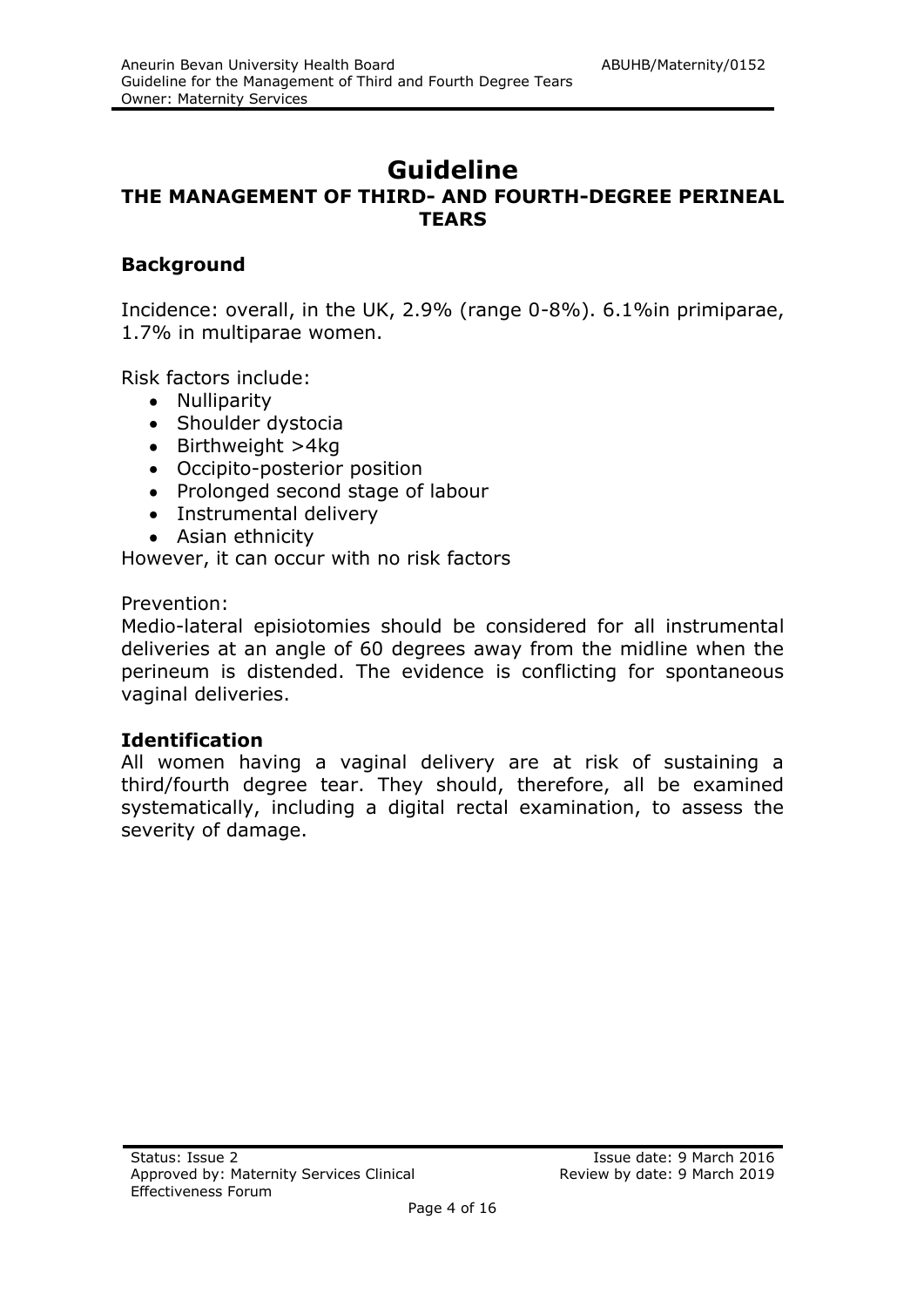#### **Classification**

| $1st$ degree tear                                                                         | Injury to perineal skin and/or<br>vaginal mucosa only                                                                        |  |  |  |  |  |
|-------------------------------------------------------------------------------------------|------------------------------------------------------------------------------------------------------------------------------|--|--|--|--|--|
| $2nd$ degree tear                                                                         | Injury to perineum involving<br>perineal muscles but<br>not<br>involving the anal sphincter                                  |  |  |  |  |  |
| 3 <sup>rd</sup> degree tears: injury to perineum involving the anal sphincter<br>complex: |                                                                                                                              |  |  |  |  |  |
| 3a                                                                                        | <50% of external sphincter<br>thickness torn                                                                                 |  |  |  |  |  |
| 3b                                                                                        | >50% of external sphincter<br>thickness torn                                                                                 |  |  |  |  |  |
| 3c                                                                                        | Both external and internal anal<br>sphincters torn                                                                           |  |  |  |  |  |
| $4th$ degree tear                                                                         | Injury to perineum involving the<br>anal sphincter complex (external<br>and internal anal sphincter) and<br>anorectal mucosa |  |  |  |  |  |

Buttonhole: tear involves only rectal mucosa with an intact anal sphincter complex. (NB if not recognised and repaired, this type of tear may lead to a rectovaginal fistula).

#### **Repair**

General principles:

Repair of a third/fourth degree tear should be conducted by an appropriately trained clinician or by a trainee under supervision in theatre under regional/general anaesthesia. Figure of eight sutures should be avoided for anal sphincter complex and anorectal mucosa as they are haemostatic in nature and may cause tissue ischaemia. A digital rectal examination should be performed after any perineal repair to ensure that sutures have not been inadvertently inserted through the anorectal mucosa. If a suture is identified it should be removed.

How to suture third/fourth degree tears:

- 1.Suturing is carried out in the operating theatre, under regional/general anaesthesia.
- 2. Use the specially prepared perineal pack. (Third degree pack).
- 3. Identify the anatomy and suture as below (see appendix 1 for detailed repair of sphincter)
	- a. Anorectal mucosa continuous or interrupted with 3-0 Vicryl
	- b. Internal anal sphincter end-to-end repair with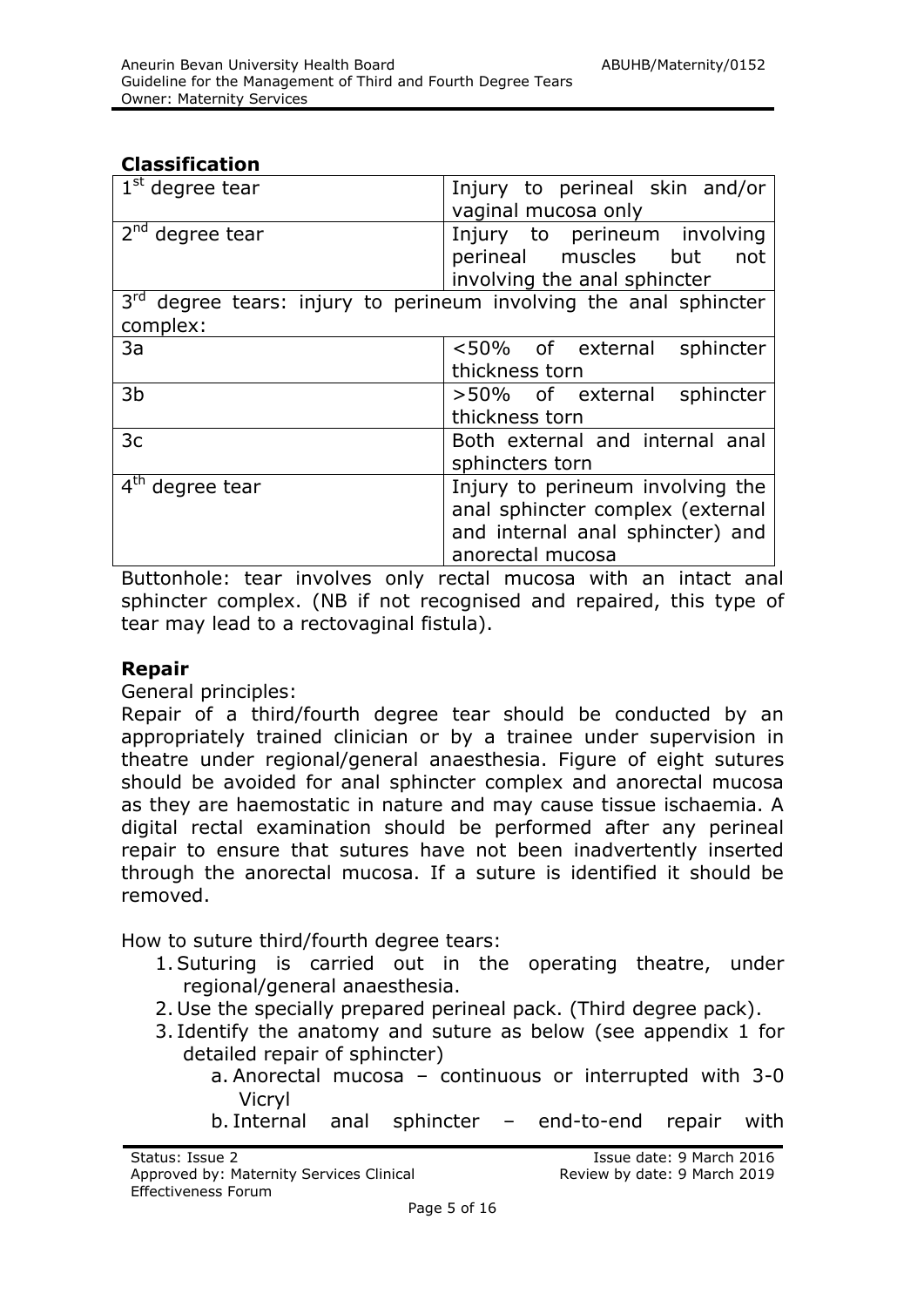interrupted or mattress sutures using 3-0 PDS

- c. External anal sphincter if full thickness either overlapping or end-to-end repair; if partial thickness (all 3a and some 3b tears) end-to-end repair using 3-0 PDS
- d. Bury anal sphincter complex surgical knots beneath the superficial perineal muscles
- 4. Digital rectal examination to ensure that sutures have not been inadvertently inserted through the anorectal mucosa. If a suture is identified it should be removed.
- 5. 1.2g IV co-amoxiclav(I.V Cefuroxime 1.5 g and Metronidazole 500 mg with P.O cefalexin 500mg and Metronidazole 400mgs tds for 7 days if penicillin allergic) as prophylaxis intraoperatively, continued for 7 days orally.
- 6. 10 days of lactulose 15mls Twice daily
- 7. Document perineal repair ORMIS theatre op-note and complete third/fourth degree tear proforma. Documentation should include an accurate detailed account covering the extent of the trauma, the anatomical structures involved, method of repair and suture materials used.
- 8. Debrief woman and provide written information (appendix 2)
- 9. Refer all women for pelvic floor physiotherapy (appendix 3)
- 10.Follow-up 6-12 weeks. (appendix 4)

### **Potential complications / Risk Management**

When torn, the ends of the muscle fibres of the external anal sphincter tend to retract under the skin. Failure to recognise the extent of the trauma and to achieve complete repair can lead to long term sequelae such as faecal incontinence or rectovaginal fistula. Tissue is often oedematous and bleeding immediately post-delivery making identification of muscle and repair difficult. Partial damage to the anal sphincter can have as much impact on future continence as complete disruption.

#### **Post-operative management**

- Debrief the woman and explain the nature of the injury and the  $\bullet$ repair performed, including prognosis that 60-80% of women are asymptomatic 12 months following delivery. Support this with written documentation (appendix 2).
- 7 days of broad-spectrum antibiotics such as co-amoxiclav to reduce the risk of post-operative infections and dehiscence.
- A post-operative laxative, such as lactulose for 10 days, is recommended to reduce the risk of wound dehiscence. Bulking agents are no longer recommended. Stress the need to avoid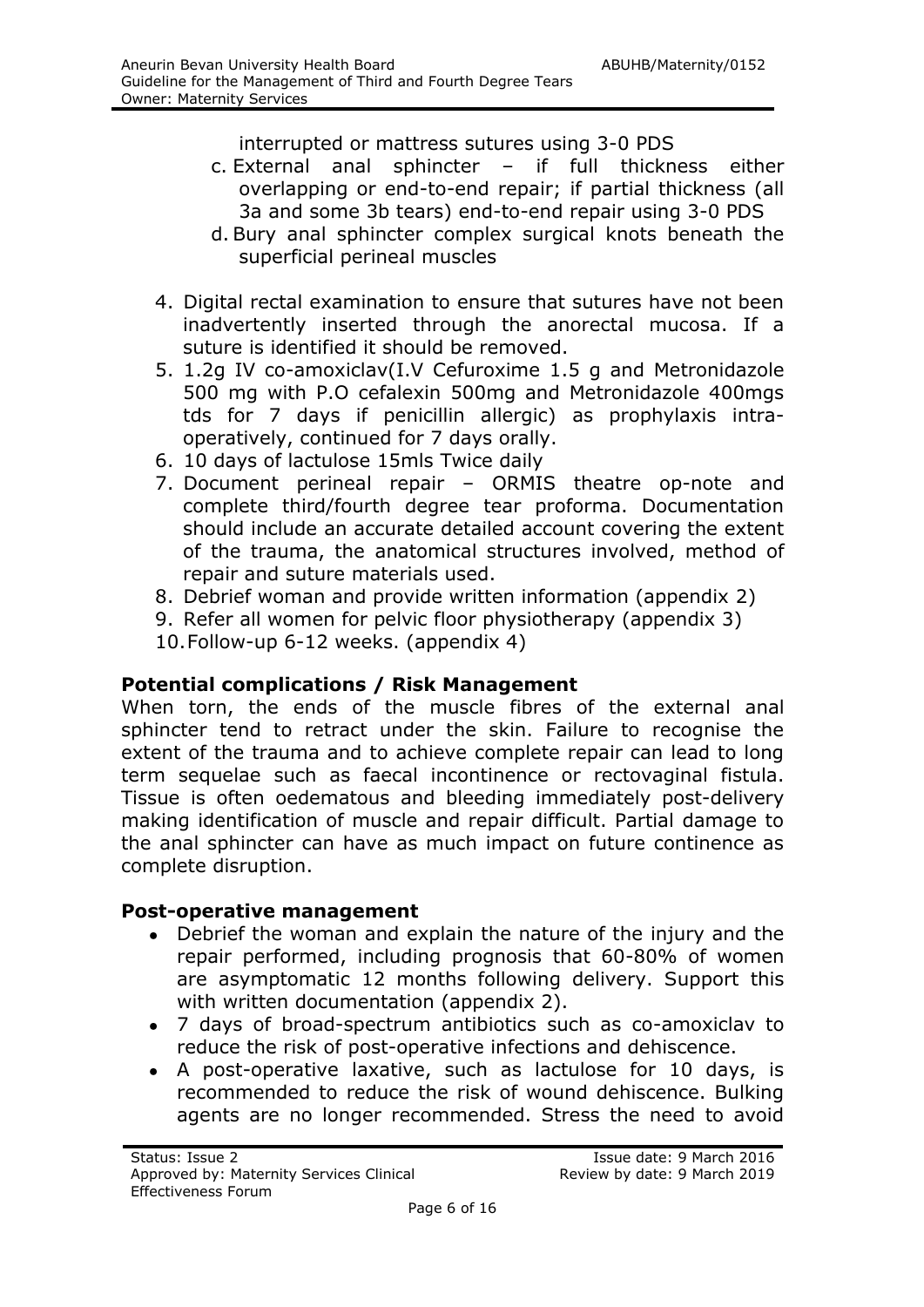constipation – encourage fluids/fibre intake etc.

- Refer for pelvic floor physiotherapy and encourage women to actively participate (appendix 3 for referral).
- Postnatal follow-up 6-12 weeks post-partum.(appendix 4 for referral).
- Advice on hygiene especially following defecation.
- Advise women of potential for faecal incontinence encourage women to report any incidence as soon as possible. Where 4th degree tear occurs women are advised to remain in hospital until bowels open.
- Advise women that the effect of the repair may deteriorate over time (even as late as 12 months later) so women must be advised to report any future deterioration to their GP.
- If a woman is experiencing incontinence or pain at follow-up, referral to a specialist gynaecologist or colorectal surgeon should be considered.

#### **Subsequent pregnancies**

Options should be discussed at the post-natal check or at booking for the subsequent pregnancy. All women should be counselled about the mode of delivery and this should be clearly documented. This should include counselling regarding the option of an elective caesarean for women who are symptomatic or have abnormal endoanal ultrasonography and/or manometry.

The role of prophylactic episiotomy is unclear, with no definitive evidence that episiotomy reduces the risk of third/fourth degree tears. Therefore, an episiotomy should only be performed if clinically indicated.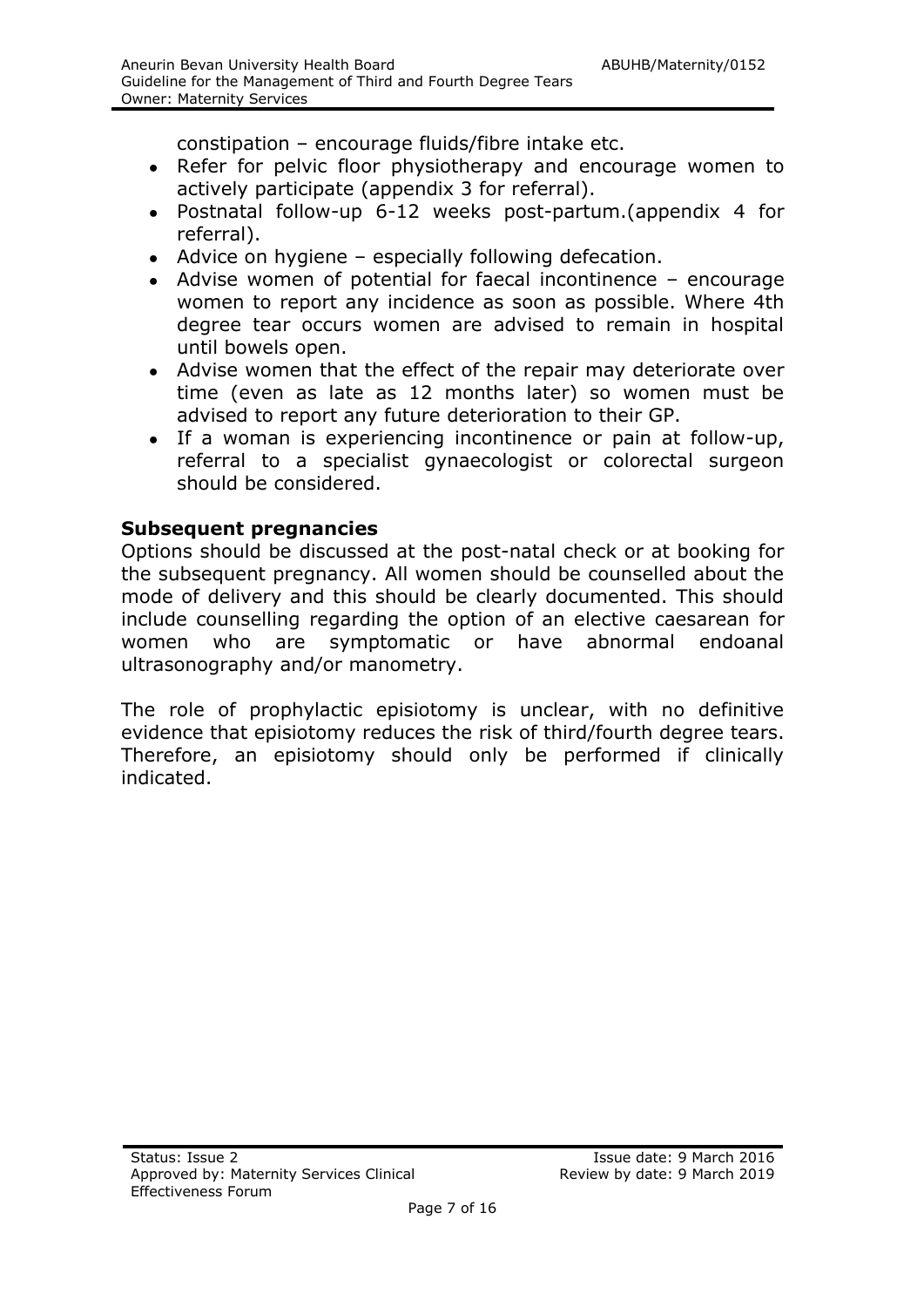#### **References**

- 1. Royal College of Obstetricians and Gynaecologists, 2015. Greentop Guideline No.29: The management of third- and fourthdegree perineal tears. RCOG Press, London
- 2. NICE clinical guidelines No. 190, 2014. Intrapartum care: Care of healthy women and their babies during childbirth, London UK.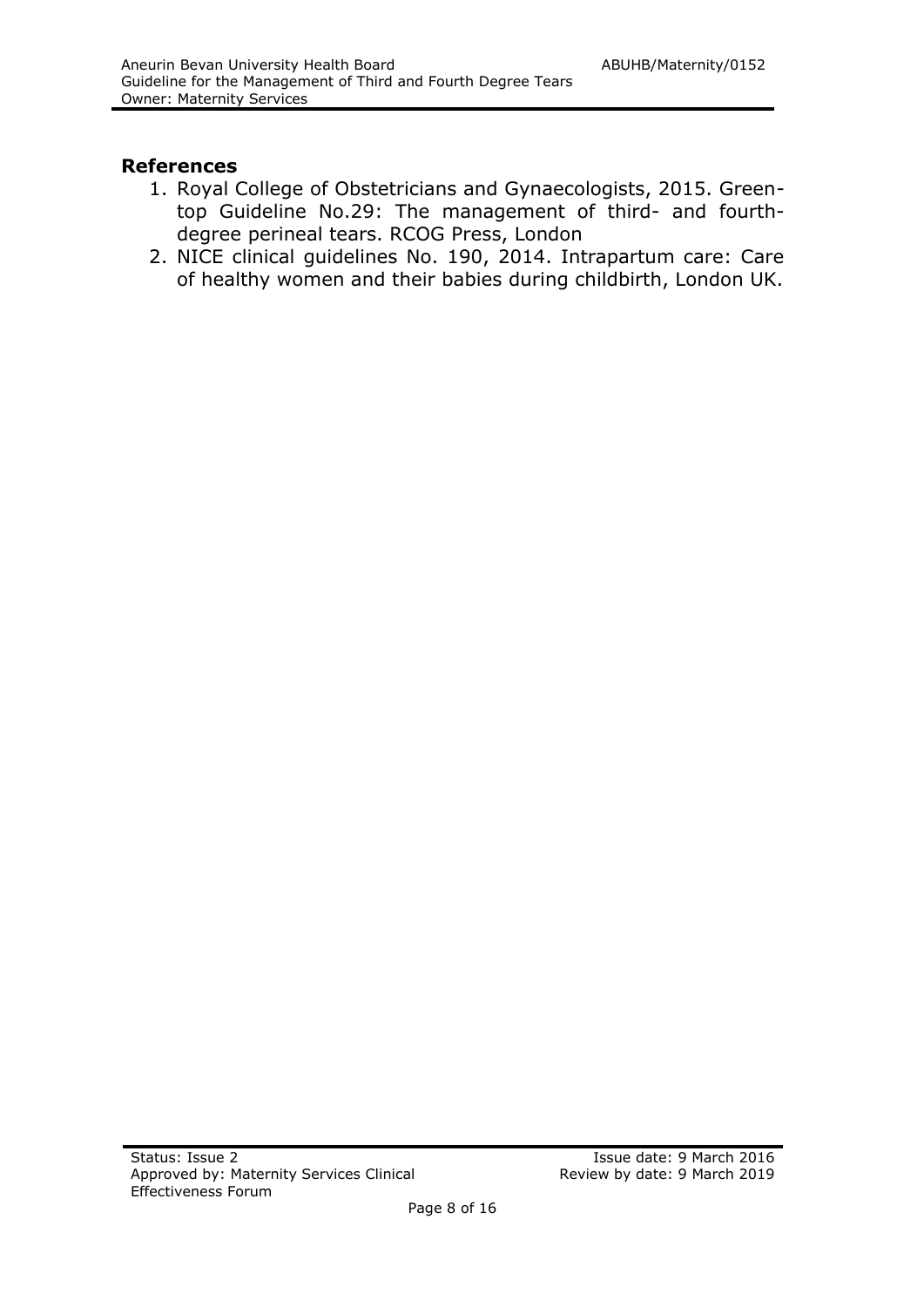### **Appendix 1**

### **Repair of sphincter**

The external anal sphincter is grasped with Allis tissue forceps, muscle is mobilised and pulled across. Suture with end-to end technique for all partial thickness (all 3a and some 3b tears); if full thickness either overlapping or end-to-end repair are appropriate using 3-0 PDS.



Fig. 5. Diagrammatic illustration to demonstrate the technique of overlap repair of the external anal sphincter. As illustrated, the first suture is inserted about 1.5 cm from the torn edge of the muscle (open arrow) and carried through to within 0.5 cm of the edge of the other arm of external sphincter. A second row of sutures (small arrows) is inserted to attach the loose end of the overlapped muscle.

- The internal anal sphincter is grasped with Allis forceps and repaired end to end with interrupted or mattress sutures using 3-0 PDS.
- Anorectal mucosa is repaired with interrupted or continuous 3/0 Vicryl.
- The vaginal mucosa is sutured with continuous 2-0 vicryl rapide
- The perineal body muscles are sutured with 2-0 vicryl rapide, taking care to bury the knots of the anal sphincter complex repair beneath the superficial perineal muscles to minimize the risk of knot migration.
- Perineal skin is approximated if needed with 2-0 vicryl rapide subcuticular suture.
- Digital rectal examination should be carried out after completing the repair to ensure sutures have not been inadvertently inserted through the anorectal mucosa. If a suture is identified it should be removed.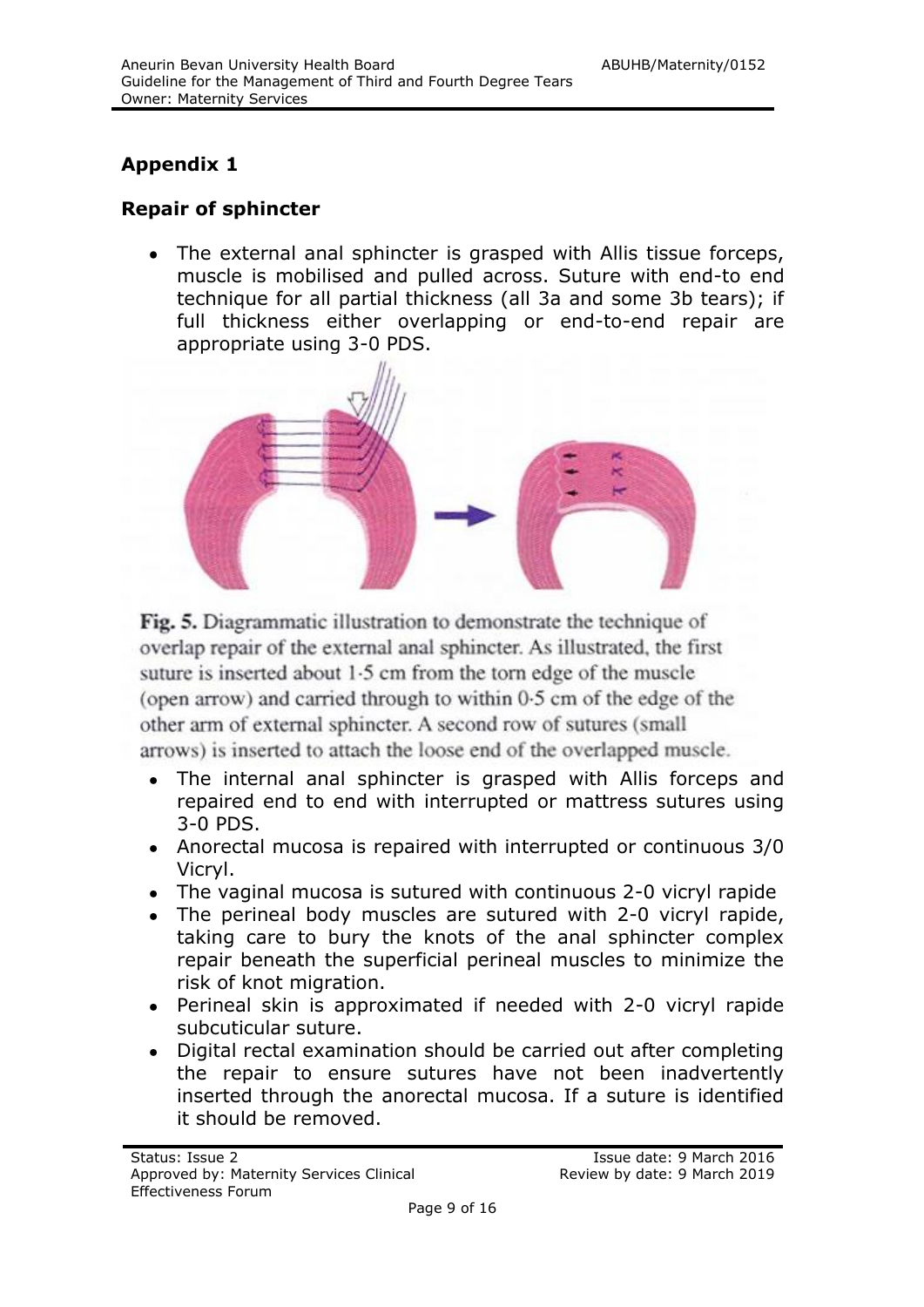### **Appendix 2—Patient information leaflet**

## **A third- or fourth-degree tear during birth (also known as obstetric anal sphincter injury – OASI) (RCOG)**

### **About this information**

This information is for you if you want to know more about third- or fourth-degree perineal tears (also known as obstetric anal sphincter injury – OASI). It may be helpful if you are a relative or friend of someone who is in this situation.

### **What is a perineal tear?**

Many women experience tears to some extent during childbirth as the baby stretches the vagina. Most tears occur in the perineum, the area between the vaginal opening and the anus (back passage).

Small, skin-deep tears are known as first-degree tears and usually heal naturally. Tears that are deeper and affect the muscle of the perineum are known as seconddegree tears. These usually require stitches.

An episiotomy is a cut made by a doctor or midwife through the vaginal wall and perineum to make more space to deliver the baby.

### **What is a third- or fourth-degree tear?** For some women

the tear may be deeper. A tear that also involves the muscle that controls the anus (the anal sphincter) is known as a third-degree tear. If the tear extends further into the lining of the anus or rectum it is known as a fourth-degree tear

### **How common are third- or fourth-degree tears?**

Overall, a third- or fourth-degree tear occurs in about 3 in 100 women having a vaginal birth. It is slightly more common with a first vaginal birth, occurring in 6 in 100 women, compared with 2 in 100 women who have had a vaginal birth previously

### **What increases my risk of a third- or fourthdegree tear?**

These types of tears usually occur unexpectedly during birth and most of the time it is not possible to predict when it will happen. However, it is more likely if:

this is your first vaginal birth you are of South Asian origin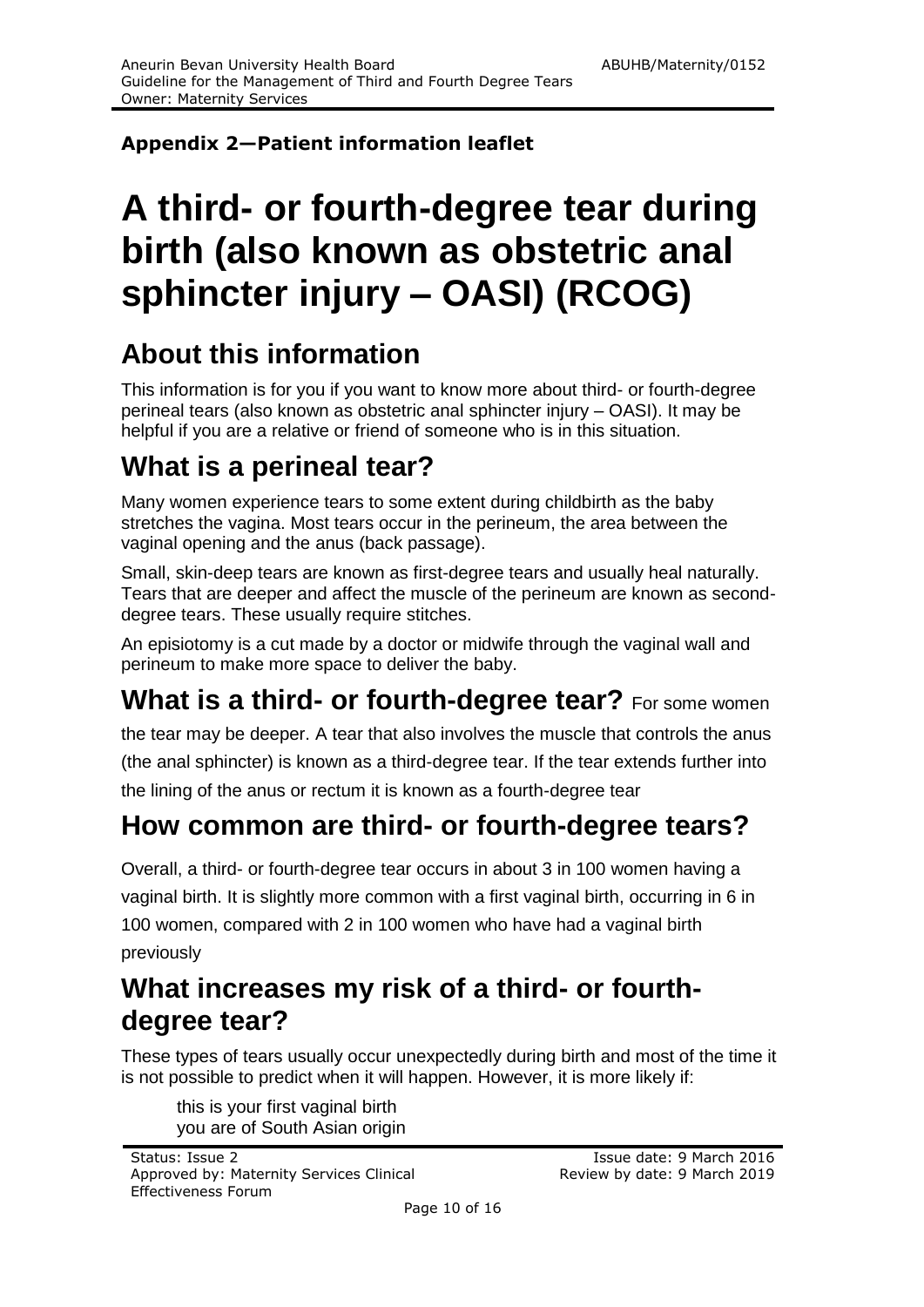your second stage of labour (the time from when the cervix is fully dilated to birth) is longer than expected.

you require forceps or a ventouse to help the delivery of your baby – see RCOG patient information *Assisted vaginal birth (ventouse or forceps)*  (www.rcog.org.uk/en/patients/patient-leaflets/assisted-vaginal-birthventouse-or-forceps)

one of the baby's shoulders becomes stuck behind your pubic bone, delaying the birth of the baby's body, which is known as shoulder dystocia – see RCOG patient information *Shoulder dystocia* 

(www.rcog.org.uk/en/patients/patient-leaflets/shoulder-dystocia) you have a large baby (over 4 kg or 8 pounds and 13 ounces) you have had a third- or fourth-degree tear before.

### **Could anything have been done to prevent this type of tear?**

In most instances, a third- or fourth-degree tear cannot be prevented because it cannot be predicted. However, applying a warm compress to the perineum while you are pushing does appear to reduce the chance of a third- or fourth-degree tear. Your midwife or obstetrician may protect the perineum as your baby's head is delivering and this may also help prevent a tear.

It is unclear whether an episiotomy will prevent a third- or fourth-degree tear from occurring during a normal vaginal birth. An episiotomy will only be performed if necessary, and with your consent.

If you have an assisted birth (ventouse or forceps), you are more likely to have an episiotomy as it may reduce the chance of a third- or fourth-degree tear occurring.

### **What will happen if I have a third- or fourthdegree tear?**

If a third- or fourth-degree tear is suspected or confirmed, this will usually be repaired in the operating theatre. Your doctor will talk to you about this and you will be asked to sign a consent form. You will need an epidural or a spinal anaesthetic, although occasionally a general anaesthetic may be necessary.

You may need a drip in your arm to give you fluids until you feel able to eat and drink. You are likely to need a catheter (tube) in your bladder to drain your urine. This is usually kept in until you are able to walk to the toilet.

After the operation you will be:

- offered pain-relieving drugs such as paracetamol, ibuprofen or diclofenac to relieve any pain
- advised to take a course of antibiotics to reduce the risk of infection because the stitches are very close to the anus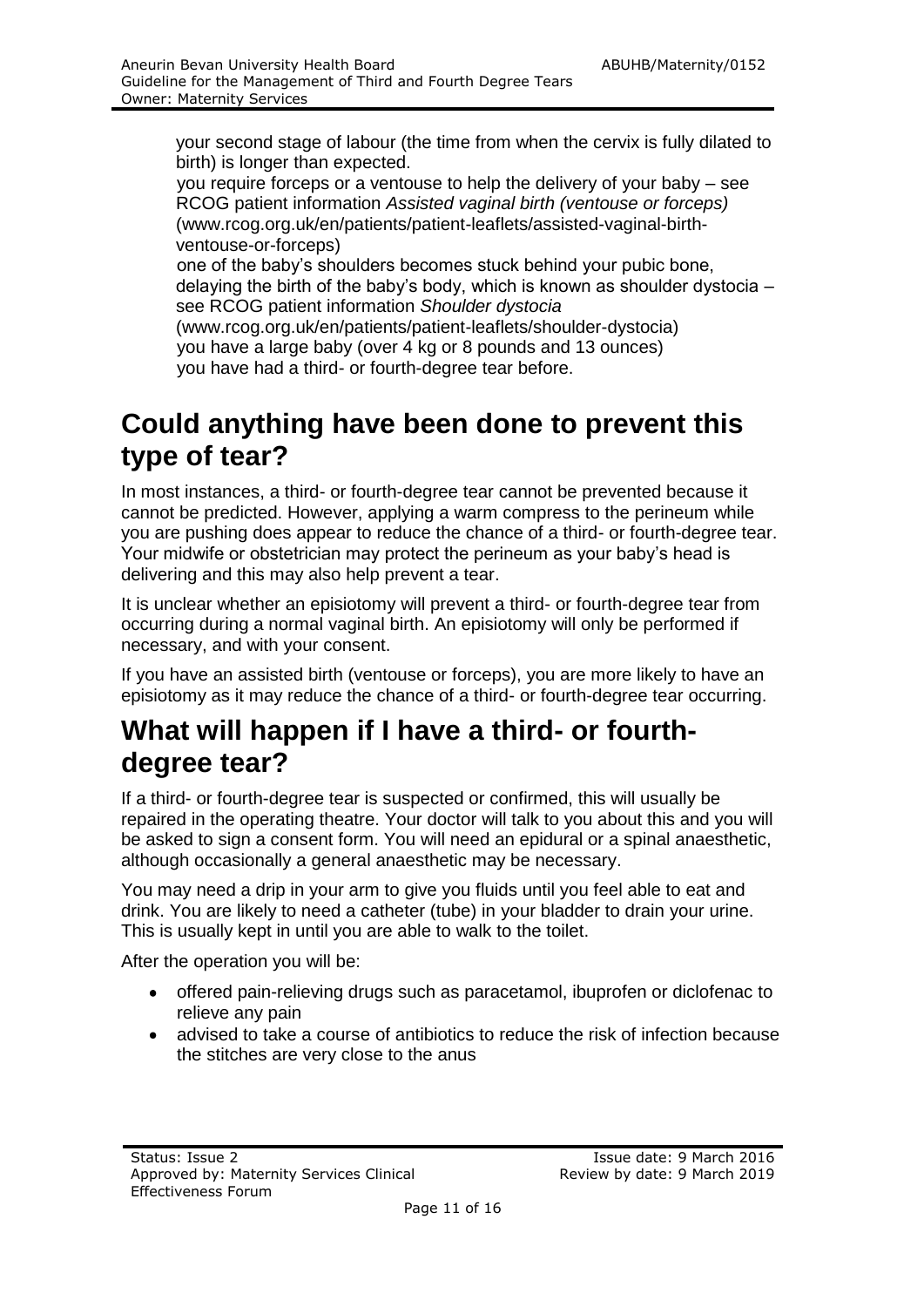advised to take laxatives to make it easier and more comfortable to open your bowels. Once you have opened your bowels and your stitches have been checked to see that they are healing properly, you should be able to go home.

### **Will I be able to breastfeed?**

Yes. None of the treatments offered will prevent you from breastfeeding

### **What can I expect afterwards?**

After having any tear or an episiotomy, it is normal to feel pain or soreness around the tear or cut for two to three weeks after giving birth, particularly when walking or sitting. Passing urine can also cause stinging. Continue to take your painkillers when you go home.

Most of the stitches are dissolvable and the tear or cut should heal within a few weeks, although this can take longer. The stitches can irritate as healing takes place but this is normal. You may notice some stitch material fall out, which is also normal.

To start with, some women feel that they pass wind more easily or need to rush to the toilet to open their bowels. Most women make a good recovery, particularly if the tear is recognised and repaired at the time: 6–8 in 10 women will have no symptoms a year after birth.

### **What can help me recover?**

Keep the area clean. Have a bath or a shower at least once a day and change your sanitary pads regularly (wash your hands both before and after you do so). This will reduce the risk of infection.

You should drink at least 2–3 litres of water every day and eat a healthy balanced diet (fruit, vegetables, cereals, wholemeal bread and pasta). This will ensure that your bowels open regularly and will prevent you from becoming constipated.

Strengthening the muscles around the vagina and anus by doing pelvic floor exercises can help healing. It is important to do pelvic floor exercises as soon as you can after birth. You should be offered physiotherapy advice about pelvic floor exercises to do after surgery.

Looking after a newborn baby and recovering from an operation for a perineal tear can be hard. Support from family and friends can help.

### **When should I seek medical advice after I go home?**

You should contact your midwife or general practitioner if:

your stitches become more painful or smelly – this may be a sign of an infection you cannot control your bowels or flatus (passing wind).

Talk to your GP if you have any other worries or concerns. You can be referred back to the hospital before your follow-up appointment if you wish.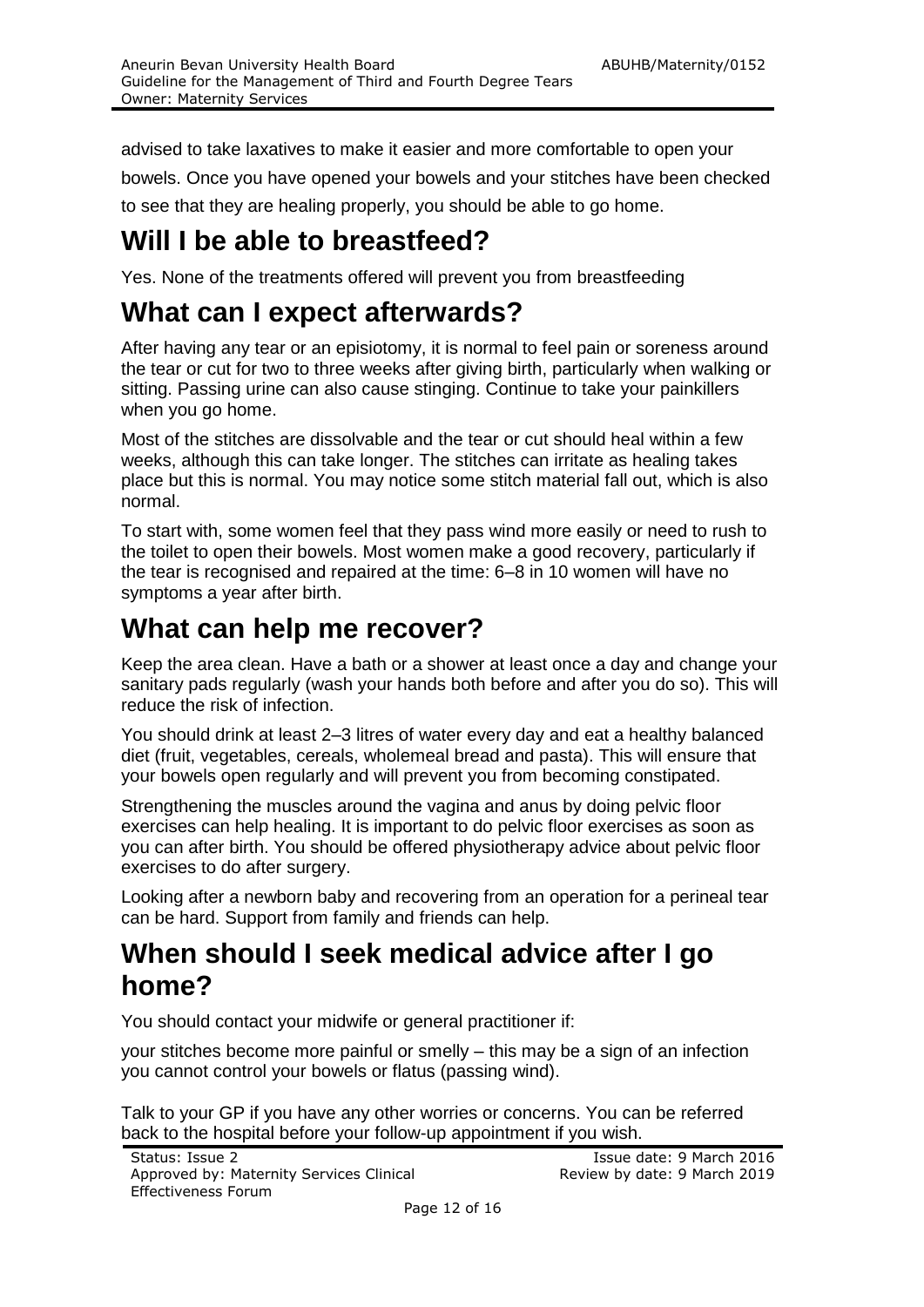### **When can I have sex?**

In the weeks after having a vaginal birth, many women feel sore, whether they've had a tear or not. If you have had a tear, sex can be uncomfortable for longer. You should wait to have sex until the bleeding has stopped and the tear has healed. This may take several weeks. After that you can have sex when you feel ready to do so.

A small number of women have difficulty having sex and continue to find it painful. Talk to your doctor if this is the case so that you can get the help and support you need.It is possible to conceive a few weeks after your baby is born, even before you have a period. You may wish to talk with your GP or midwife about contraception or visit your local family planning clinic to discuss this.

### **Your follow-up appointment**

You may be offered a follow-up appointment at the hospital 6–12 weeks after you have had your baby to check that your stitches have healed properly. You will be asked questions about whether you have any problems controlling your bowels. You may be referred to a specialist if you do.

You will also have the opportunity to discuss the birth and any concerns that you may have.

### **Can I have a vaginal birth in the future?**

Most women go on to have a straightforward birth after a third- or fourth-degree tear.

However, there is an increased risk of this happening again in a future pregnancy. Between 5 and 7 in 100 women who have had a third- or fourth-degree tear will have a similar tear in a future pregnancy.

You may wish to consider a vaginal delivery if you have recovered well and do not have any symptoms. If you continue to experience symptoms from the third- or fourth-degree tear, you may wish to consider a planned caesarean section.

You will be able to discuss your options for future births at your follow-up appointment or early in your next pregnancy. Your individual circumstances and preferences will be taken into account.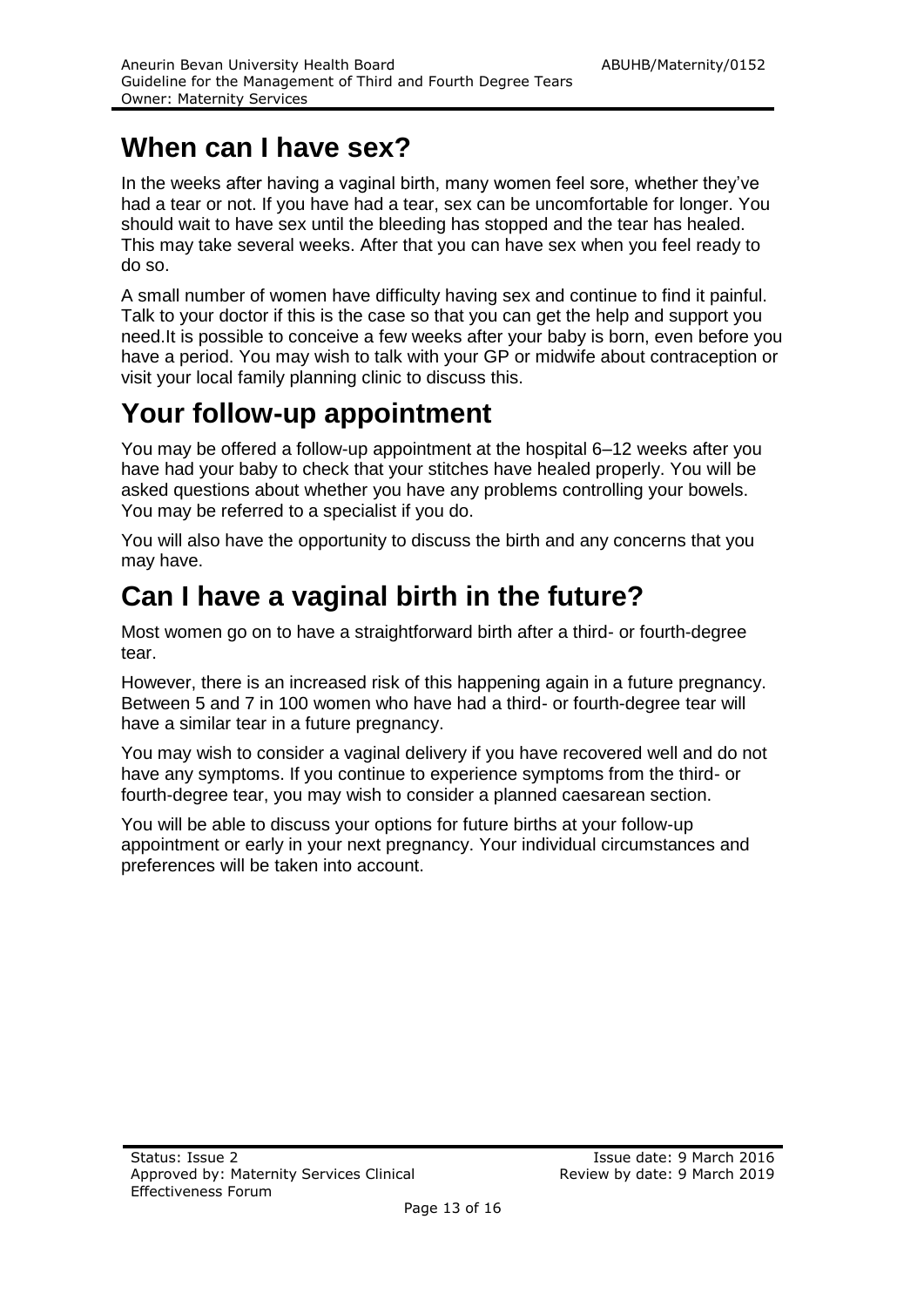#### **Appendix 3**

### **Maternity Services Postnatal Physiotherapy Pelvic floor Referral Pathway form**



**Bwrdd lechyd Aneurin Bevan Health Board** 

**Dear Physiotherapist,**

### **We are referring this lady for physiotherapy following her delivery as a part of Pelvic Floor Referral Pathway.**

*ADDRESSOGRAPH*

*STICKER STICKER*

Delivery Details (tick all boxes relating to delivery):

|                                                |                               | Delivery Location |  |  |
|------------------------------------------------|-------------------------------|-------------------|--|--|
| Parity:                                        |                               |                   |  |  |
| Type of Delivery: ___________                  |                               |                   |  |  |
| Baby Weight(s) : $1$ .                         |                               |                   |  |  |
| 2.                                             |                               |                   |  |  |
| Pre existing urine/anal incontinence problems  |                               |                   |  |  |
| Post delivery urine/anal incontinence problems |                               |                   |  |  |
| Third degree tear                              | $3a \Box 3b \Box$<br>$3c\Box$ |                   |  |  |
| Fourth degree tear<br>Thank you                |                               |                   |  |  |
|                                                |                               |                   |  |  |
| Signature:                                     | Name:                         | Date              |  |  |
|                                                |                               |                   |  |  |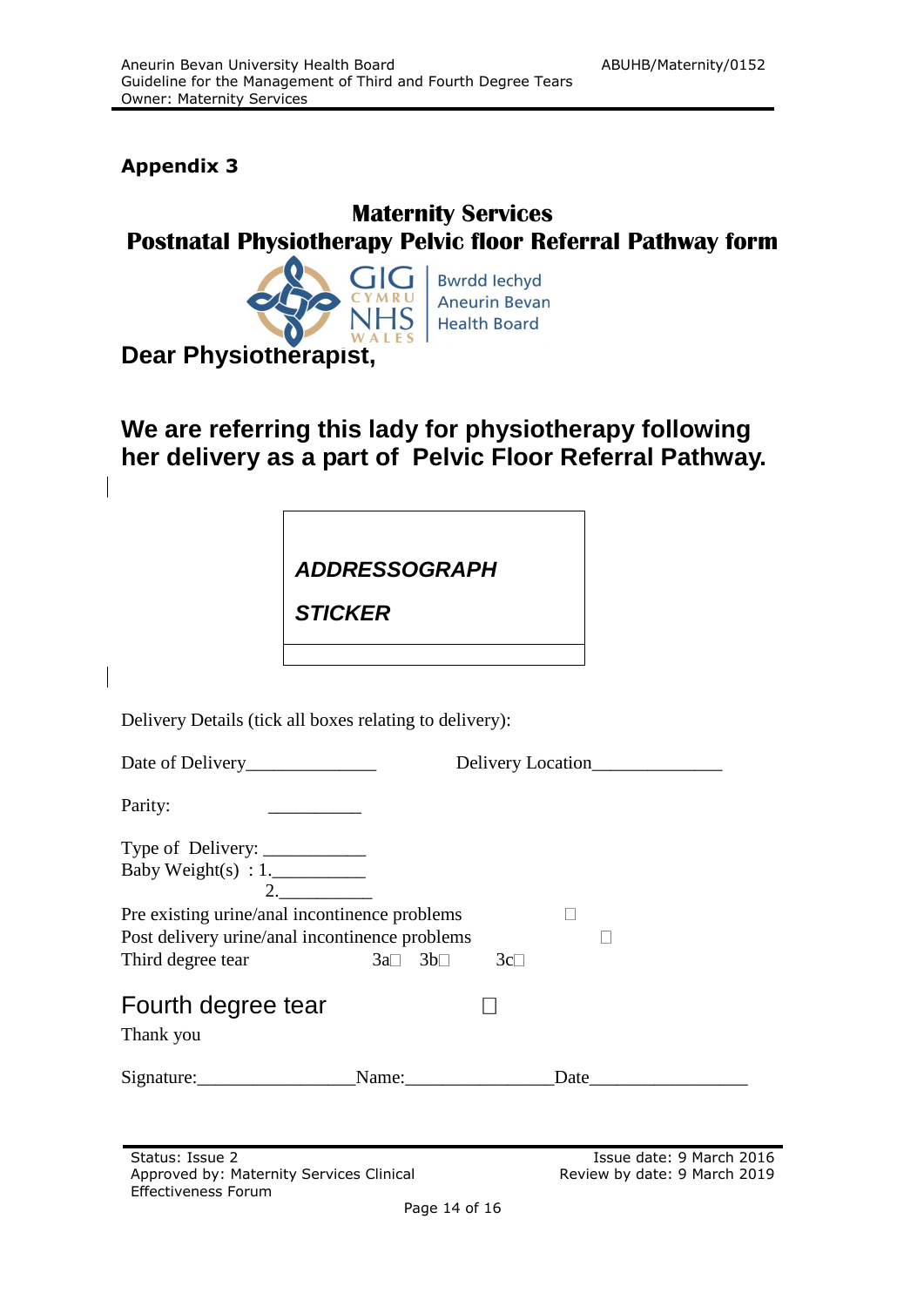### **Appendix 4**

#### **Maternity Services**

**Nevill Hall Hospital**



**Dear Mandy,**

**We are referring this lady for a three-six month check appointment following her delivery to Mr.Curpad postnatal Clinic.**



Delivery Details (tick all boxes relating to delivery):

|                                                          |              | Ward |                |    |  |
|----------------------------------------------------------|--------------|------|----------------|----|--|
| Primigravida                                             |              |      | Multigravida   |    |  |
| Normal Delivery                                          |              |      |                |    |  |
|                                                          |              |      | Baby Weight(s) | 2. |  |
| Pre existing or post delivery<br>urine/anal incontinence |              |      |                |    |  |
| Problems                                                 |              |      |                |    |  |
| Third degree tear                                        | $\mathbf{I}$ |      |                |    |  |
| Fourth degree tear                                       |              |      | Tick           |    |  |
| A referral to Physiotherapy is also required             |              |      |                |    |  |
| Signature                                                | Date         |      |                |    |  |